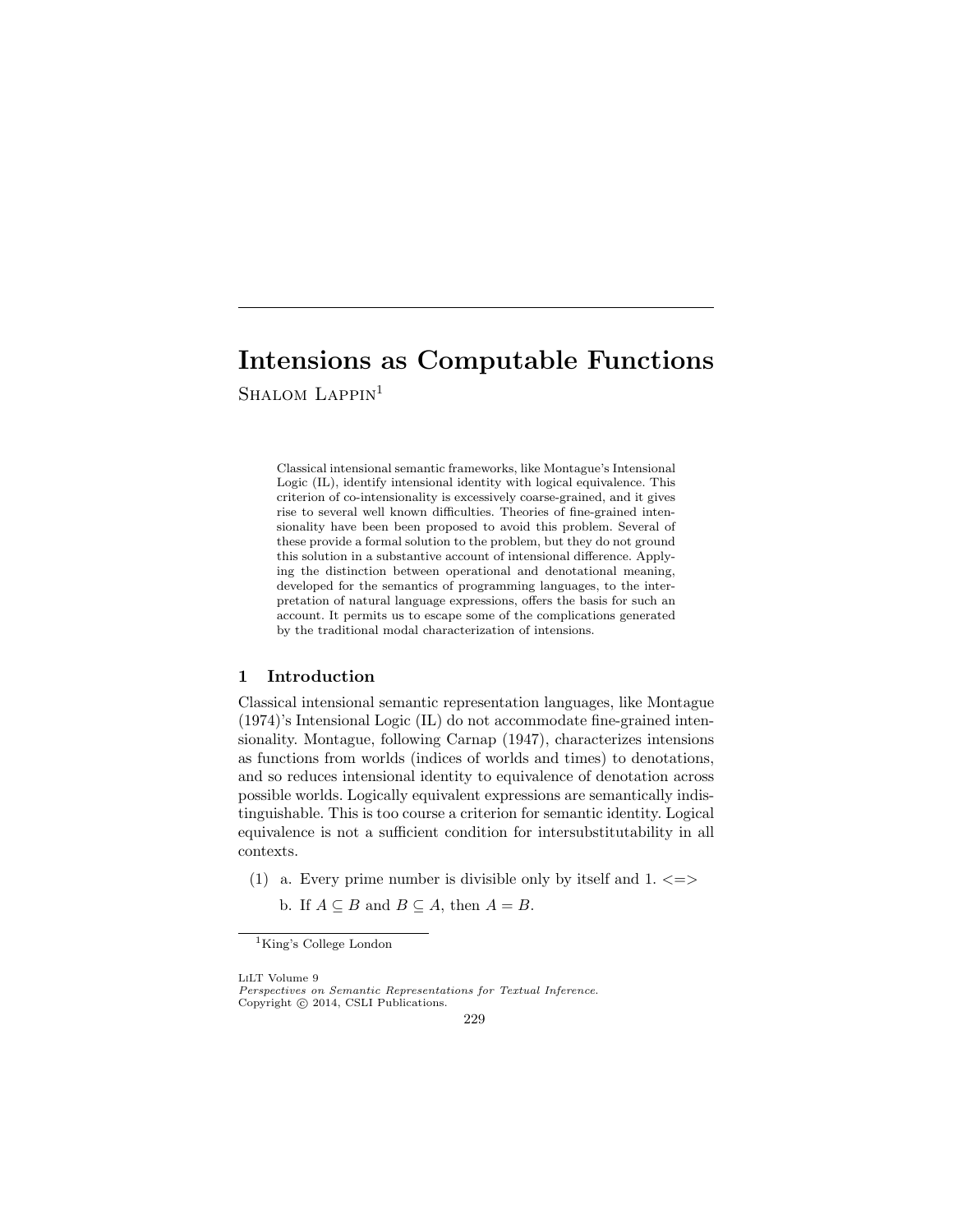- 230 / Shalom Lappin
	- (2) a. John believes that every prime number is divisible only by itself and 1.  $\lt \neq$ 
		- b. John believes that if  $A \subseteq B$  and  $B \subseteq A$ , then  $A = B$ .

To avoid this difficulty a fine-grained theory of intensionality must be able to distinguish between provable equivalence and intensional identity.

## 2 Intensional Identity

Fox and Lappin (2005, 2010) propose Property Theory with Curry Typing (PTCT) as an alternative intensional semantic representation framework. It is a first-order system that consists of three components: (i) an untyped  $\lambda$ -calculus, which generates the language of terms, (ii) a rich Curry typing system for assigning types to terms, (iii) and a first-order language of well-formed formulas for reasoning about the truth of propositional terms, where these are term representations of propositions. A tableaux proof theory constrains the interpretation of each component of this federative representation language, and it relates the expressions of the different components. Restrictions on each component prevent semantic paradoxes. A model theory allows us to prove the soundness and completeness of the proof theory.

The terms of the untyped  $\lambda$ -calculus encode computable functions. These correspond to the intensions of the representation language. Identity in the  $\lambda$ -calculus is defined in terms of the  $\alpha$ ,  $\beta$ , and  $\eta$  conditions for substitution.

PTCT uses two notions of equality: intensional identity and extensional equivalence.  $t \cong_T s$  states that the terms  $t, s$  are extensionally equivalent in type  $T$ . In the case where two terms  $t, s$  are propositions  $(t, s \in \text{Prop})$ , then  $t \cong_{\text{Prop}} s$  corresponds to  $t \leftrightarrow s$ . If two predicates of *T* are extensionally equivalent  $(t \cong (T \implies \text{Prop}) s)$ , then *t*, *s* each hold of the same elements of *T*. Therefore  $\forall x (x \in T \rightarrow (T_t(x) \leftrightarrow T_s(x))),$ where  $\tau_t(x)$  asserts that the proposition represented by the term  $t(x)$ is true.

 $t = T$  *s* states that two terms are intensionally identical in type *T*. As noted, the rules for intensional identity are essentially those of the  $\lambda \alpha \beta \eta$ -calculus. We are able to derive  $t = T$   $s \to t \cong T$  *s* for all types inhabited by *t*, *s*, but not  $t \cong_T s \to t =_T s$ . Therefore PTCT avoids the reduction of provable equivalence to intensional identity. Two terms can be provably equivalent by the proof theory, but not identical. In this case, they remain intensionally distinct.

PTCT allows us to sustain both the logical equivalence of (1)a and (1)b, and the non-equivalence of (2)a and (2)b. The former are provably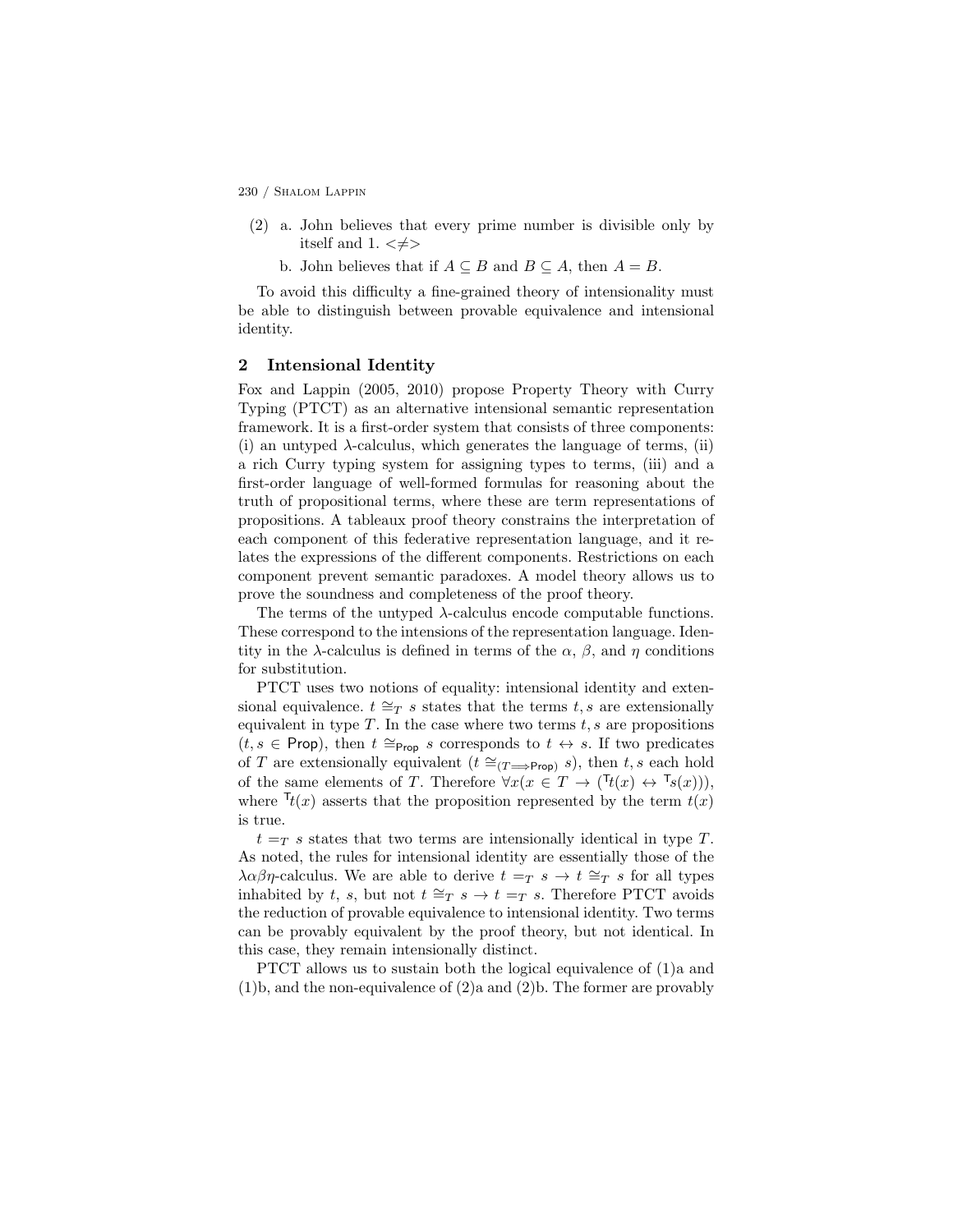equivalent, but they correspond to non-identical propositional terms in PTCT.

The proof theory of PTCT induces a prelattice on the terms in Prop. In this prelattice the members of an equivalence class of mutually entailing propositional terms (terms that encode mutually entailing propositions) are non-identical and so correspond to distinct propositions.<sup>2</sup> While this result achieves the formal property of fine-grained intensionality, it does not, in itself, explain what intensional non-identity consists in, beyond the fact that two distinct expressions in the language of terms are identified with different intensions. This leaves us with what we can describe as a problem of ineffability. Intensional difference is posited as (a certain kind of) inscriptional distinctness in the  $\lambda$ -calculus of terms, but this reduction does not offer a substantive explanation of the semantic properties that ground the distinction. Intensional difference remains ineffable.

This is an instance of a general problem with inscriptional treatments of fine-grained intensionality.<sup>3</sup> They identify differences of meaning with distinctions among terms in a semantic representation language. But without an account of how difference in terms generates intensional distinction, the inscriptional view leaves intensional nonidentity unexplained. Inscriptionalist theories avoid problems created by the characterisation of intensions as functions on possible worlds at the risk of rendering intensions primitive to the point of inscrutability.

## 3 Expressing Intensional Difference Operationally

We can characterize the distinction between intensional identity and provable equivalence computationally by invoking the contrast between operational and denotational semantics in programming language. Two simple examples illustrate this contrast.

For the first example take the function  $predecessorSet(x)$ , which maps an object in an ordered set into the set of its predecessors. So, for example, if  $x \in \{0, 1, 2, 3, 4, 5\}$ , predecessorSet $(x)$  = PredSet<sub>x</sub>  $\subset$  $\{0, 1, 2, 3, 4, 5\}$  such that  $\forall y \in PredSet_x(y < x)$ . It follows that  $predecessorSet(0) = \emptyset.$ 

It is possible to define (at least) two variants of this function, *predecessorSet<sup>a</sup>* and *predecessorSetb*, that are denotationally equivalent but operationally distinct. *predecessorSet<sup>a</sup>* is specified directly

 ${}^{2}$ Fox et al. (2002); Fox and Lappin (2005); Pollard (2008) construct higher-order hyperintensional semantic systems using an extended version of Church's SST and a prelattice of propositions in which the entailment relation is a preorder.

<sup>3</sup>See Fox and Lappin (2005) for a discussion of inscriptionalist theories of intentionality.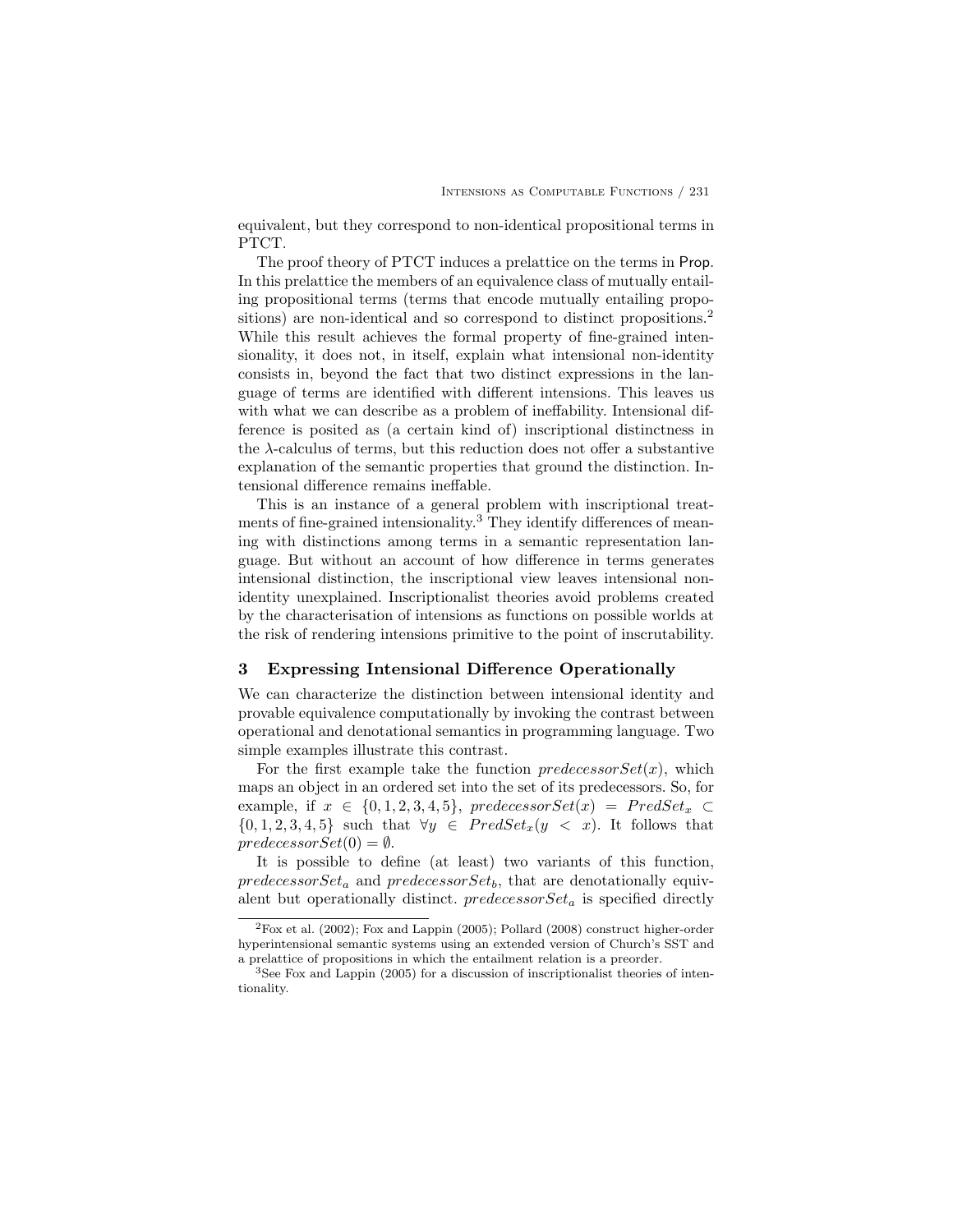in terms of an immediate predecessor relation, while *predecessorSet<sup>b</sup>* depends upon a successor relation.

(3) a. *predecessorSet<sub>a</sub>*(*x*) = *PredSet<sub>x</sub>*, if  $\forall y (y \in PredSet_x \rightarrow predecessary(y, x)).$ b. *predecessor*(*y, x*) if *predecessorimmediate*(*y, x*); else (i) *predecessor*(*y, x*) if *predecessorimmediate*(*y, z*), and *predecessor*(*z, x*). (4) a. *predecessorSet*<sub>*b*</sub>(*x*) = *PredSet<sub>x</sub>*, if  $\forall y (y \in PredSet_x \rightarrow successor(x, y)).$ b.  $successor(x, y)$  if *successorimmediate*(*x, y*); else (i)  $successor(x, y)$  if *successorimmediate*(*x, z*), and

 $successor(z, y)$ .

The second example involves functions  $g : \Sigma^* \to \{1,0\}$  from  $\Sigma^*$ , the set of strings formed from the alphabet of a language, to the Boolean values 1 and 0, where  $g(s) = 1$  if  $s \in L$ , and 0 otherwise. Let  $g_{csg1}$  be defined by the Definite Clause Grammar (DCG) in (5), and *gcsg*<sup>2</sup> by the DCG in  $(6).<sup>4</sup>$ 

(5) 
$$
S \to [a], S(i).
$$
  
\n $S(I) \to [a], S(i(I)).$   
\n $S(I) \to Bn(I), Cn(I).$   
\n $Bn(i(I)) \to [b], Bn(I).$   
\n $Bn(i) \to [b].$   
\n $Cn(i(I)) \to [c], Cn(I).$   
\n $Cn(i) \to [c].$   
\n(6)  $S \to A(I), B(I), C(I).$   
\n $A(i) \to [a].$   
\n $A(i(I)) \to [a], A(I).$   
\n $B(i) \to [b].$   
\n $B(i(I)) \to [b], B(I).$   
\n $C(i) \to [c].$   
\n $C(i(I)) \to [c], C(I).$ 

<sup>4</sup>See Pereira and Shieber (1987) for an explanation of Definite Clause Grammars. The DCG in (5) is from Gazdar and Mellish (1989). Matthew Purver and I constructed the DCG in (6) as a Prolog programming exercise for a computational linguistics course that I gave in the Computer Science Department at King's College London in 2002.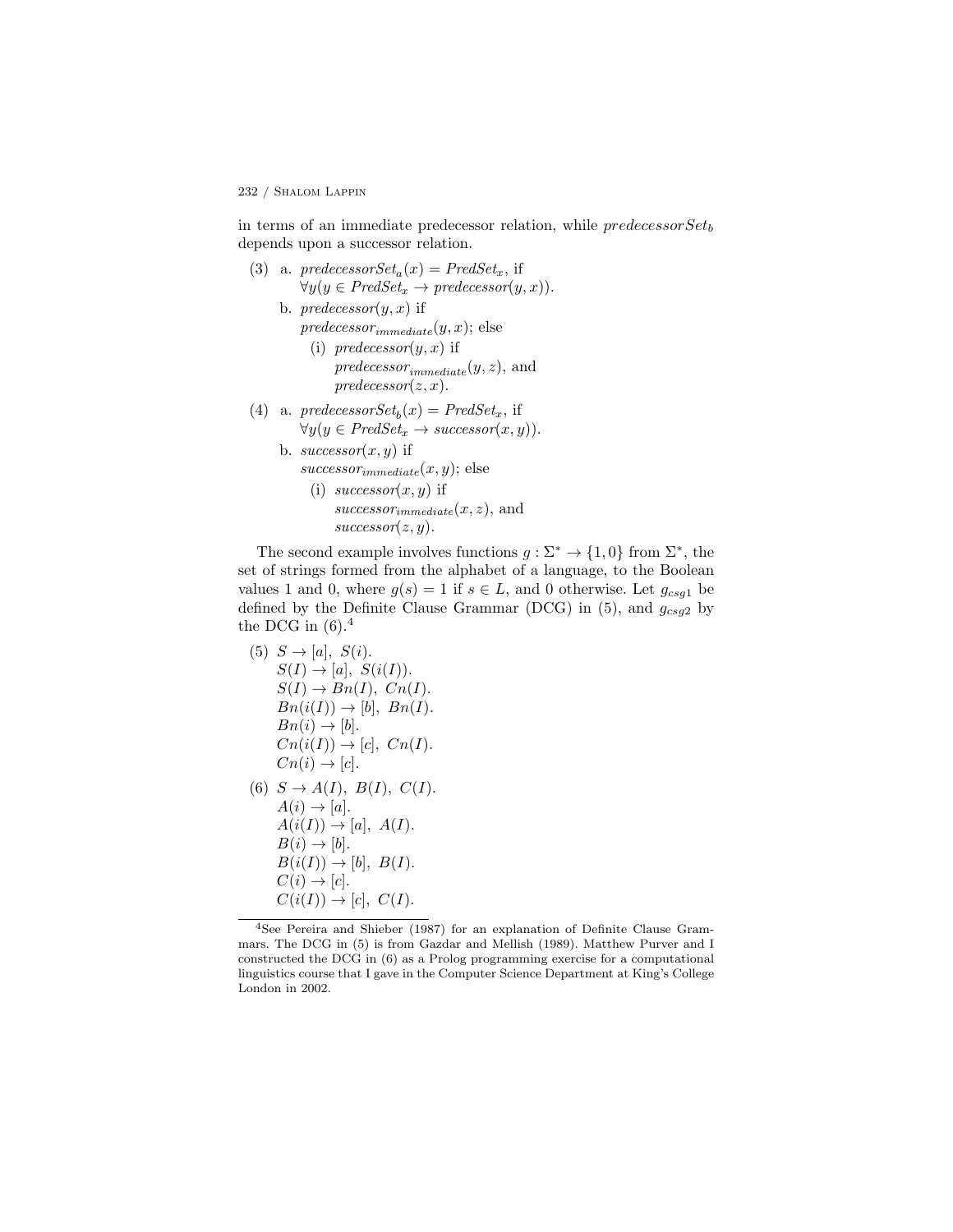Both these DCGs define the same context-sensitive language

 ${a^n b^n c^n | 1 \leq n}$ 

the language whose strings consist of *n* occurrences of *a*, followed by *n b*s, and then *n c*s. The number of *a*s, *b*s, and *c*s match in all strings. Each DCG uses a counting argument *I* for a non-terminal symbol to build up a stack of indices *i* that gives the successive number of occurrences of *a*s, *b*s, and *c*s in a string. But the grammar in (5) counts from the bottom up, adding an *i* for each non-terminal that the recognizer encounters. By contrast the grammar in (6) imposes the requirement that the three stacks for the non-terminals *A*, *B*, and *C* be identical, and then it computes the indices top down. The two grammars are computationally distinct, and using each of them to recognize a string can produce different sequences of operations, of different lengths and relative efficiency. Therefore,  $g_{csg1}$  and  $g_{csg2}$  are operationally distinct, but denotationally equivalent. They compute the same string set through different sets of procedures.

# 4 Computable Functions and Natural Language Expressions

Recall that the terms of PTCT are  $\lambda$ -expressions that encode computable functions. We have identified these with the intensions of words and phrases in a natural language. Given the distinction between denotational and operational meaning we can now interpret the non-identity of terms in the representation language as an operational difference in the functions that these terms express. But a class of such terms can still be provably equivalent in the sense that they yield the same values for the same arguments by virtue of the specifications of the functions that they correspond to. This provides a straightforward account of fine-grained intensionality in PTCT which avoids taking intensional difference as ineffable.

It is reasonable to ask what it could mean to characterise the interpretation of a natural language expression as a computable function. Rich type theories, like PTCT and Type Theory with Records (TTR, Cooper (2012)), are based on the type systems used in programming languages. In some of these systems propositions are identified with proofs, where the proof of a proposition is the procedure applied to establish that it is assertable.<sup>5</sup> This can be a formal procedure, like the application of the rules of a proof theory, but it need not be. It could also be the sequence of operations involved in making the observations

 $5$ See Martin-Löf (1984) for a type theory in which propositions are characterised as proofs in a formal system.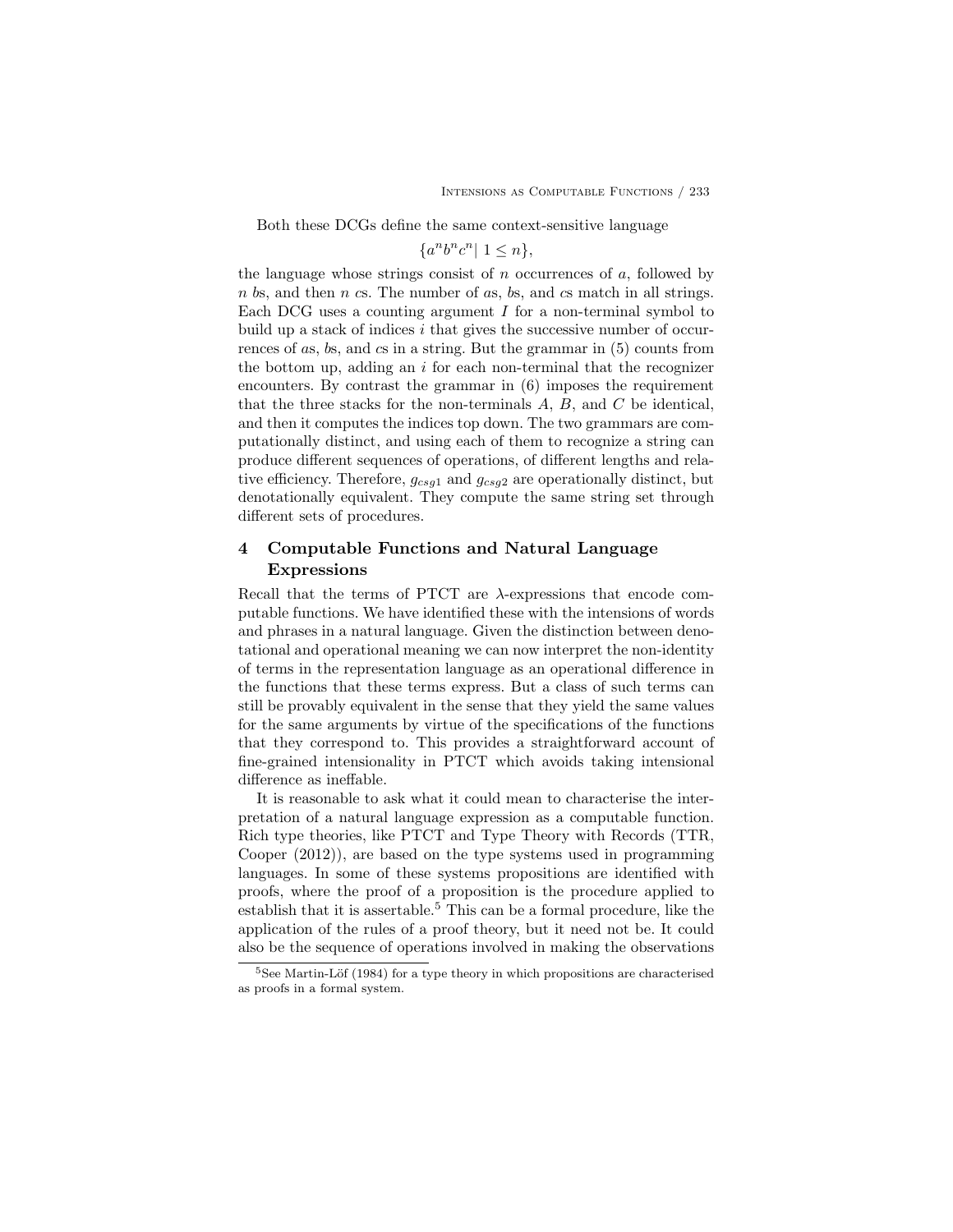that support the application of a classifier predicate to an object or an event.

On the view proposed here we are taking the semantic content of terms in a natural language to be the functions that we use to compute the denotations of these expressions. If such a term is a predicate, then the function that corresponds to its meaning encodes the procedure through which we determine the values that it returns for its domain of arguments (n-tuples of arguments for relational predicates).

Two predicates may correspond to distinct functions which happen to yield the same values for each argument in a given domain, but they would diverge if defined for an alternative domain. This would be the situation for predicates that are contingently co-extensive. However, as we have seen in Section 3, it is possible for two (or more) distinct computable functions to be provably equivalent. In this case they will generate the same range of values for all domains for which they are defined, through different sequences of operations, by virtue of the way in which these sequences are specified.

## 5 Two Alternative Operational Approaches

Muskens (2005) suggests a similar approach to hyperintensionality. He identifies the intension of an expression with an algorithm for determining its extension.<sup>6</sup> There are two major points of difference between Musken's theory and the one proposed here. First, he embeds his account in a logic programming approach, which he seems to take as integral to his explanation of hyperintensionality, while I have developed my analysis in a functional programming framework. This is, in fact, not an issue of principle. The same algorithm can be formulated in any programming language. So, for example, the definitions of *predecessorSet<sup>a</sup>* and *predecessorSet<sup>b</sup>* correspond to two Horn clause definitions in Prolog for variant predecessor predicates, predecessorA(Y*,* X) and predecessorB(Y*,* X).

- (7) predecessorA(Y*,* X):- predecessorImmediate(Y*,* X)*.* predecessorA(Z*,* X): predecessorImmediate(Y*,* X)*,* predecessorA(Y*,* Z)*.*
- $(8)$  predecessor $B(Y, X)$ : successor $(X, Y)$ .

 ${}^{6}$ Duží et al. (2010) also adopt an operational view of hyperintensionality within Tich´y (1988)'s Transparent Intensional Logic. However, the computational details of their account are left largely unspecified. Both Muskens (2005) and Duží et al. (2010) regard their respective proposals as working out Frege (1892)'s idea that a sense is a rule for identifying the denotation of an expression.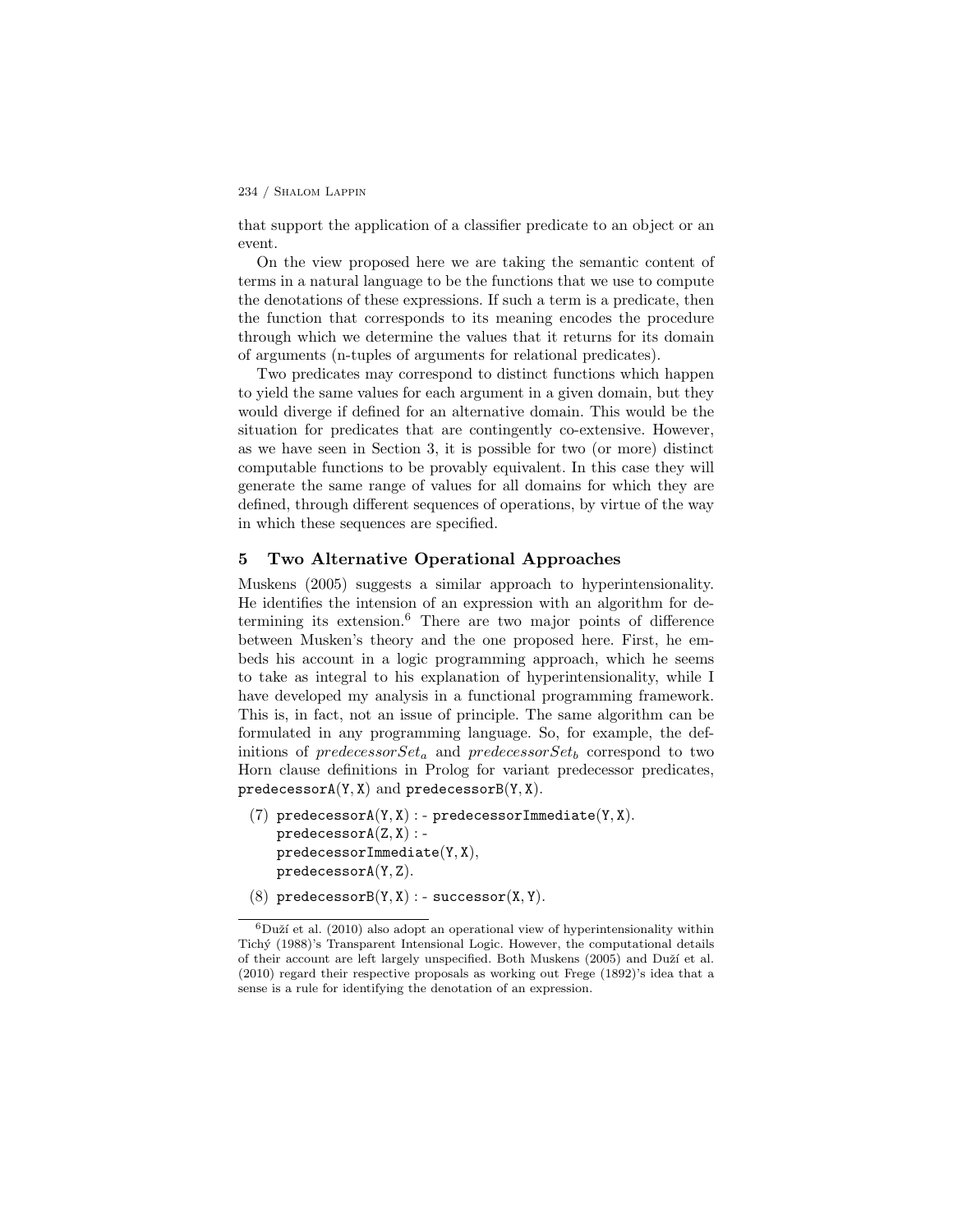```
successcr(X, Y): - successorImmediate(X, Y).
successor(X,Z): -
successorImmediate(X, Y),
successor(Y, Z).
```
Similarly, the DCGs in  $(5)$  and  $(6)$  that we used to define  $g_{csg1}$  and *gcsg*2, respectively, are (close to) Prolog executable code.

However, the functional programming formulation of the operational view of fine-grained intensionality follows straightforwardly from PTCT, where the untyped  $\lambda$ -calculus generates the intensional terms of the semantic representation language, and these encode computable functions. PTCT also offers rich Curry typing with weak polymorphism, and a logic of wffs for reasoning about truth and entailment, within a first-order system. The fact that it implies the operational account of intensional difference without further stipulation renders it attractive as a framework for developing computational treatments of natural language semantic properties.

The second, more substantive point of difference concerns the role of possible worlds in characterizing intensions. Muskens develops his hyperintensional semantics on the basis of Thomason (1980)'s Intentional Logic. In this logic Thomason proposes a domain of propositions as intensional objects, where the set of propositions is recursively defined with intensional connectives and quantifiers. He posits a homomorphism that maps propositions (and their constituents) to their extensions, and he constrains this homomorphism with several meaning postulates that restrict this mapping.<sup>7</sup> Muskens modifies and extends Thomason's logic by specifying a homomorphism between the intensional expressions of the logic and their extensions across the set of possible worlds. Propositions are mapped to the set of worlds in which they are true. As the homomorphism can be many-to-one, distinct propositions can receive the same truth-value across worlds.<sup>8</sup>

By contrast, PTCT adopts Thomason's possible worlds-free strategy of mapping propositions to truth-values. It does this by using a truth

<sup>7</sup>Fox and Lappin (2005) point out that Thomason's logic is problematic because it does not characterize the algebraic structure of the domain of propositions. It does not offer a proof theory that defines entailment for propositions, and so it leaves the relation between intentional identity and extensional equivalence crucially under determined.

 $8$ Fox et al. (2002); Fox and Lappin (2005); Pollard (2008) adopt a similar view for the fine-grained higher-order logics that they construct. They define worlds as untrafilters in the prelattice of propositions, and they take the truth of a proposition, relative to a world, to be its membership in such an ultrafilter. As entailment in the prelattice is defined by a preorder, distinct propositions can belong to the same set of ultrafilters.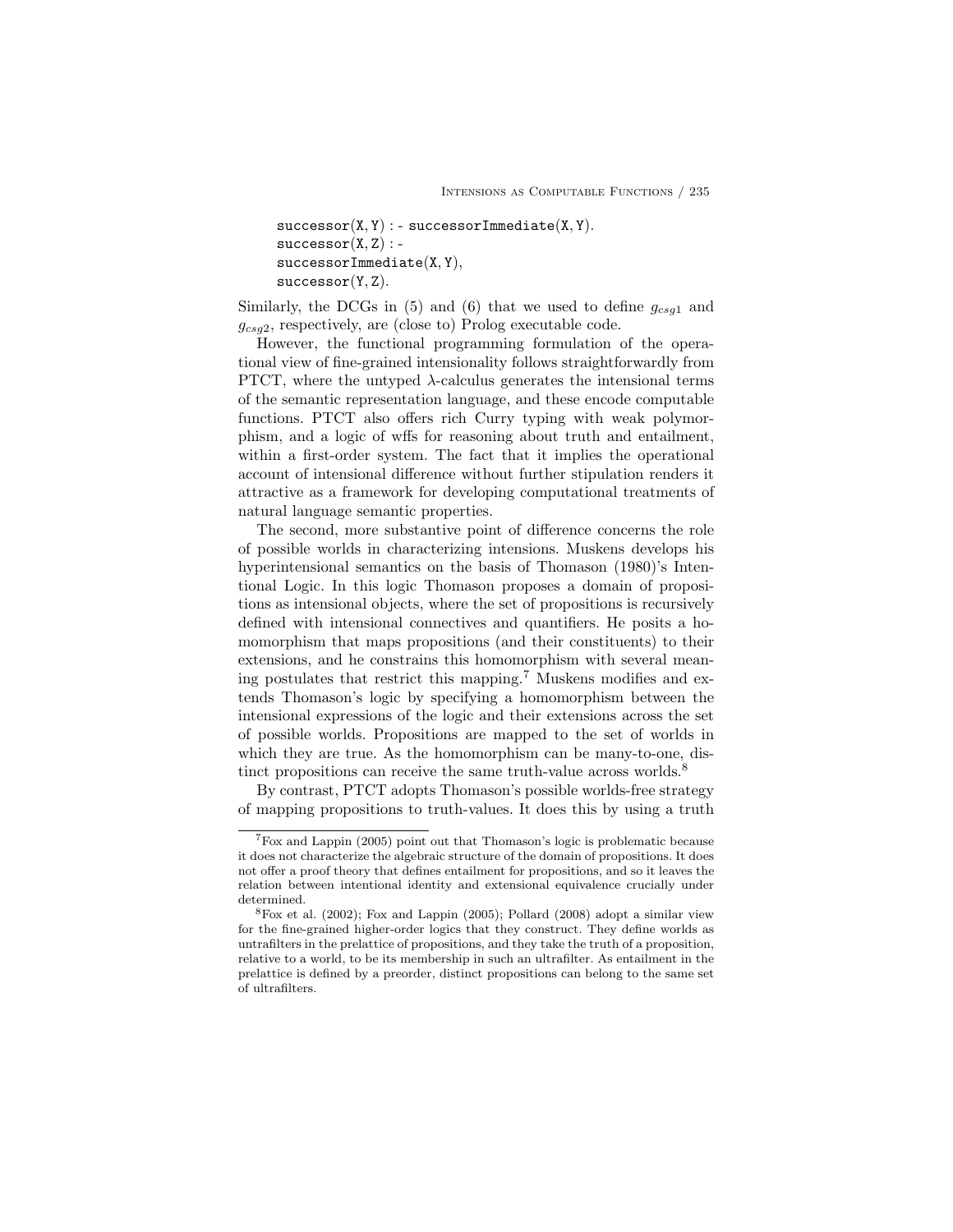predicate to form a wff  $\mathsf{T}(\phi)$  to assert the truth of the proposition that the term  $\phi \in$  Prop represents. Therefore, like Intentional Logic, PTCT de-modalizes intensions. This is a positive result. It is not clear why, on the fine-grained view, possible worlds must be essentially connected with the specification of intensions.

On both Musken's account and the one proposed here, the content of an intension is the set of computational operations through which it determines its denotational value, where these do not make essential reference to possible worlds. In the case of a proposition, the denotation that it determines is a truth-value, rather than a truth-value relative to a world. There may be independent epistemic, or even semantic reasons for incorporating possible worlds into one's general theory of interpretation, but worlds are not required for an adequate explanation of fine-grained intensionality. On the contrary, such an account must dispense with the original characterization of intensions as functions from worlds to extensions in order to explain the persistence of intensional difference beyond provable equivalence. Therefore, a radically possible worlds-free view of fine-grained intensionality offers the cleaner approach.

Moschovakis (2006) proposes an operational treatment of meaning within the framework of the typed  $\lambda$ -calculus. He constructs a language  $L_{ar}^{\lambda}$  as an extension of Gallin (1975)'s *Ty*<sub>2</sub>. He specifies acyclic recursive procedures for reducing the terms of  $L_{ar}^{\lambda}$  to unique cannonical forms, and he identifies the meaning ("referential intension") of a term in this language with the "abstract algorithm" for computing its denotation.

There are two major points of difference between Moschovakis' algorithmic theory of intensions and the account proposed here. First, while in PTCT  $\alpha$ ,  $\beta$ , and  $\eta$  reduction sustain intensional identity, in  $L_{ar}^{\lambda}$   $\beta$  reduction does not. His primary motivation for this move seems to be his concern to maintain the non-synonymy of sentences like *John loves him*self on one hand, and those like *John loves John* on the other. In  $L_{ar}^{\lambda}$  the canonical form of the former is  $(\lambda(x)loves(x, x))(j)$  where  $j := john$ , while that of the latter is  $loves(j_1, j_2)$  where  $j_1 := John, j_2 := John$ .

But this issue would appear to be an artifact of the way that Moschovakis has chosen to formalize proper names and reflexive pronouns. If one represented them as distinct sorts of generalized quantifiers, or constants, then this problem would not arise. In any case, it is not a deep question of principle. We take  $\alpha$ ,  $\beta$ , and  $\eta$  reduction to support intensional identity because they are normalizing operations on  $\lambda$ -terms in the semantic representation language, and so they do not correspond, in any obvious way, to processes or relations of natural languages. However, it is perfectly possible to narrow the specification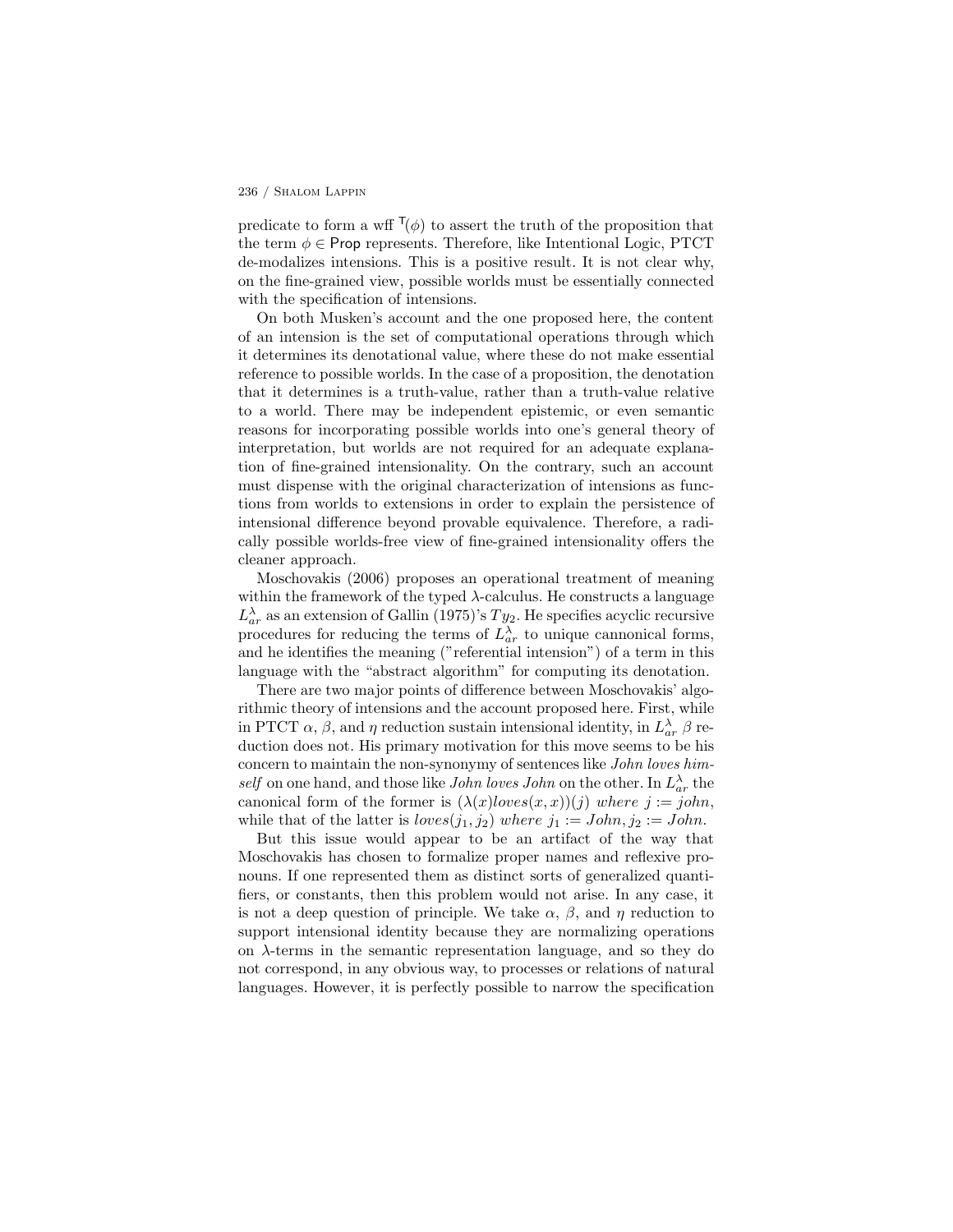of intensional identity in PTCT to exclude  $\beta$  (as well as  $\eta$ , and even  $\alpha$ ) reduction, without altering the proposed account of intensions as computable functions. This would simply involve imposing a particularly fine-grained notion of intensional identity.

The second point of difference is more significant. Moschovakis specifies a Kripke frame semantics for  $L_{ar}^{\lambda}$  which is a variant of Montague's possible worlds models (he refers to them as "Carnap states"). These are n-tuples of indices corresponding to worlds, times, speakers, and other parameters of context. Intensions are characterized as algorithmic procedures for determining the denotation of a term relative to a world and the other elements of such an n-tuple. Therefore, like Muskens Moschovakis' operational view of intensions treats them as inextricably bound up with possible worlds. The arguments that I brought against this view in Muskens' case apply with equal force here. An important advantage of the proposed account is that it factors modality and possible worlds out of the specification of intensions.

## 6 Conclusion

While theories of fine-grained intensionality may avoid the reduction of intensional identity to provable equivalence, many of them do not go beyond a bare inscriptionalist treatment of intensional difference. Therefore they leave this notion ineffable. On the proposal developed here intensional difference is the operational distinctions among computable functions, and extensional identity is the denotational equivalence of the values that functions compute. This account grounds finegrained intensionality in a way that naturally accommodates cases of intensional difference combined with provable denotational equivalence.

Given that PTCT uses the untyped  $\lambda$ -calculus to generate the Curry typed term representations for the intensions of the language, and these terms encode computable functions, the proposed operational characterization of intensional difference is already implicit in this semantic framework.

This account yields a radically non-modal view of intensions in which possible worlds play no role in their specification or their interpretation. An intension is identified directly with the sequence of operations performed in computing the value of the function that expresses it. Fine-grained intensionality becomes the operational contents of computable functions.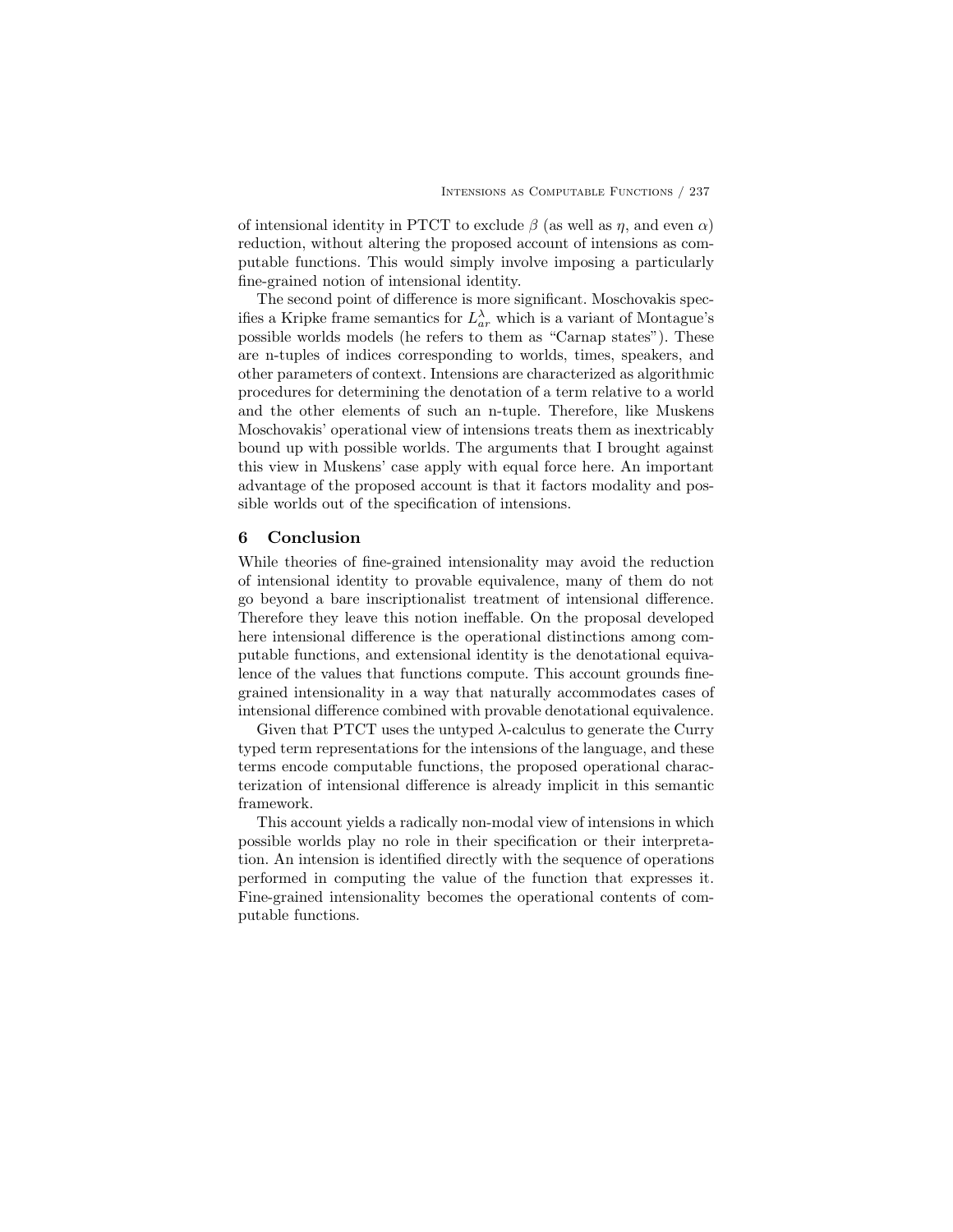## Acknowledgements

An earlier version of this paper appeared as "An Operational Approach to Fine-Grained Intensionality" in Thomas Graf, Denis Paperno, Anna Szabolcsi, and Jos Tellings (eds.), *Theories of Everything: In Honor of Ed Keenan, UCLA Working Papers in Linguistics 17*, 2012, under the terms of a Creative Commons Non-Commercial License (http: //creativecommons.org/licenses/by-nc/3.0/).

The main ideas in this paper developed out of my NASSLLI 2012 course Alternative Paradigms of Computational Semantics, and from talks that I gave at the University of Gothenburg in April 2012, and in December 2012. I am grateful to the participants in the course and to the audiences of the talks for stimulating feedback. I would also like to thank Robin Cooper, Chris Fox, and Dag Westerståhl for very helpful discussion of some of the issues addressed here. A more detailed presentation of the approach proposed here is given in Lappin (forthcoming).

#### References

- Carnap, R. 1947. *Meaning and Necessity*. Chicago: University of Chicago Press.
- Cooper, Robin. 2012. Type theory and semantics in flux. In R. Kempson, T. Fernando, and N. Asher, eds., *Philosophy of Linguistics*, pages 271–323. Amsterdam: Elsevier.
- Duží, M., B. Jespersen, and P. Materna. 2010. *Procedural Semantics for Hyperintensional Logic*. Dordrecht, New York: Springer.
- Fox, C. and S. Lappin. 2005. *Foundations of Intensional Semantics*. Oxford: Blackwell.
- Fox, C. and S. Lappin. 2010. Expressiveness and complexity in underspecified semantics. *Linguistic Analysis, Festschrift for Joachim Lambek* 36:385– 417.
- Fox, C., S. Lappin, and C. Pollard. 2002. A higher-order, fine-grained logic for intensional semantics. In G. Alberti, K. Balough, and P. Dekker, eds., *Proceedings of the Seventh Symposium for Logic and Language*, pages 37– 46. Pecs, Hungary.
- Frege, Gottlob. 1892. On sense and reference. In P. Geach and M. Black, eds., *Translations from the Philosophical Writings of Gottlob Frege, 3rd Edition, 1980* , pages 56–78. Oxford: Basil Blackwell.
- Gallin, D. 1975. *Intensional and Higher-Order Modal Logic*. Amsterdam: North-Holland.
- Gazdar, G. and C. Mellish. 1989. *Natural Language Processing in Prolog*. Waltham, MA: Addison-Wesley.
- Lappin, Shalom. forthcoming. Curry typing, polymorphism, and fine-grained intensionality. In S. Lappin and C. Fox, eds., *The Handbook of Contempo-*